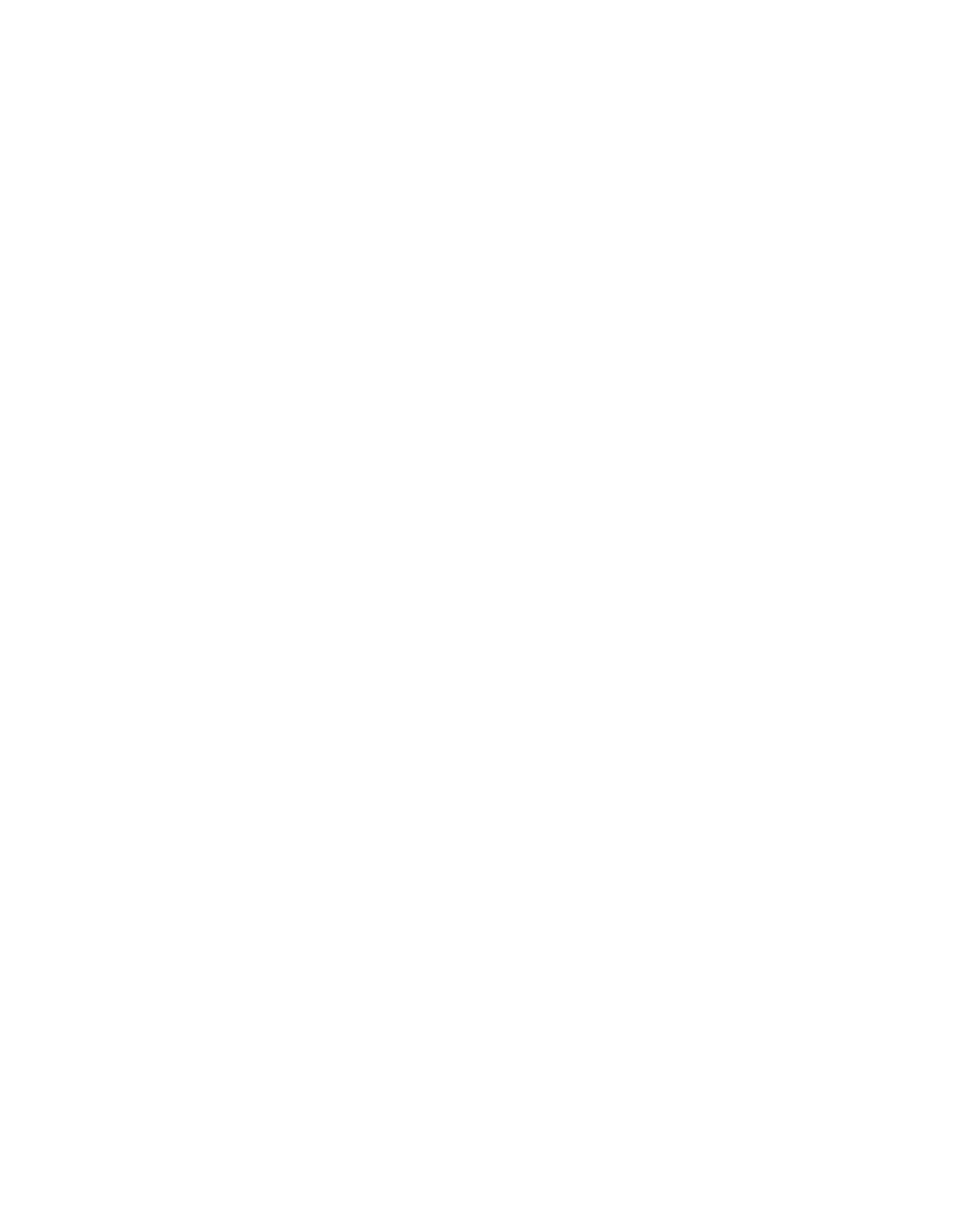#### UDM Description

The UDM 35/40 series is a universal Digital Panel Meter that has been developed to meet the most advanced application requirements. The UDM 35 offers:

- Quick assembly and maintenance using plug & play modules
- Quick & easy parameter programming and parameter cloning to other UDMs by means of UDMSoft or PC HyperTerminal
- Powerful variable control by means of up to four (4) alarm outputs
- Alarms can be up-down functions with automatic reset, up-down with manual reset, and down alarm with disable function at powerup.

The UDM 40 offers the same features as the UDM 35, with the following additional benefits:

- Display color adaptable to Green, Red and Amber
- Management of non-linear signals using the available 16-point linearization capability
- "Alarm status at a glance" using a sequence of display colors that can be programmed by the user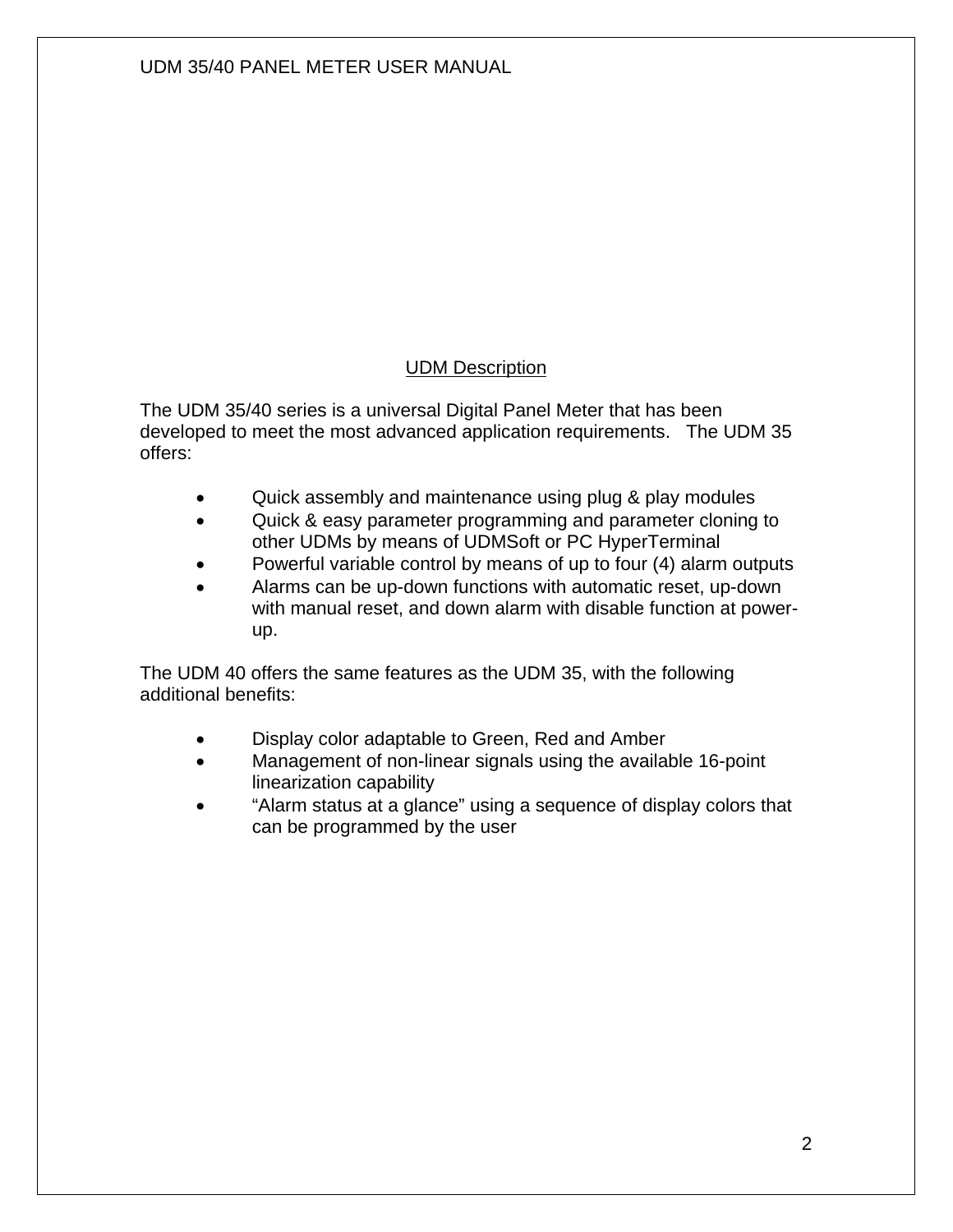

### UDM 35/40 Programming Fundamentals

There are no jumpers to consider when programming the UDM 35/40. The programming mode allows the user to define all of the instrument's parameters. Shown below are a description and the UDMxx display symbol for each basic parameter grouping:

- **Password for access to programming**
- **Input Probe Selection / Signal Range (current, voltage, temperature, resistance)**
- **Cold Junction Compensation**
- **Display Selection (diSP)**
- **Display Color (CoLr)**
- **Scaling of Input Value 51 BL**
- **Input Signal Linearization**
- **Alarm Set-Point (SP1 SP4)**
- **Digital Filtering**
- **Analog Output Scaling**
- **Serial Port Configuration Forth**
- **External Command from Input Contact** End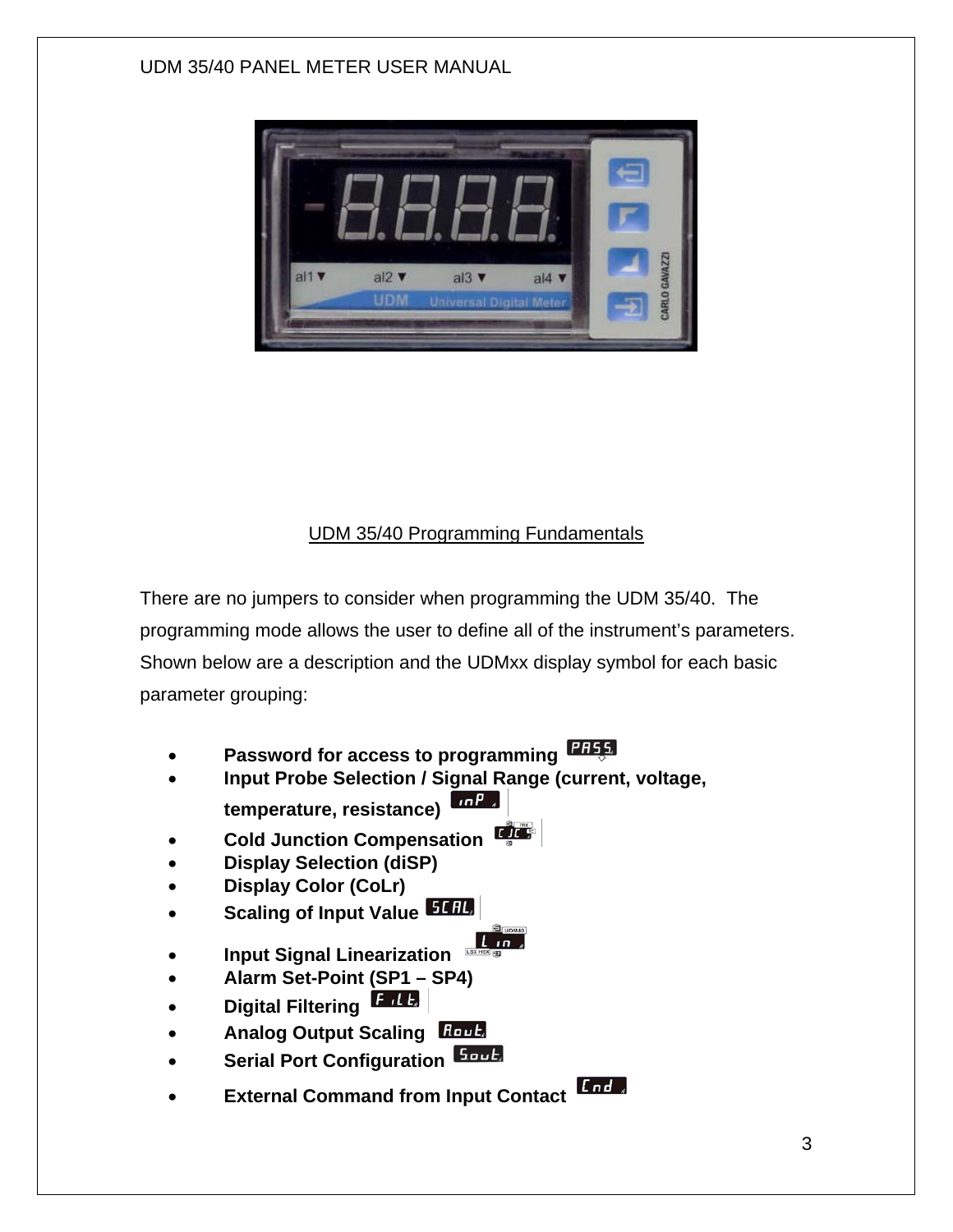#### Access to Programming Mode

Press and hold **Form** for 2 seconds. Display will indicate **THES** (password). Within 2 seconds, four zeros "0000" will be displayed as follow:



This is your prompt to enter your password. Each individual digit is selected from left to right by toggling the  $\Box$  key. Changing the value of each digit is accomplished using the **a** and a arrows. When completed, press  $\overline{a}$  to confirm this step. If the password you entered is not correct, you will not be allowed access to program. Factory default password is set to "0000".

Note: Choice of a password value is significant. Values from "0000" to "4999" protect direct access to both set points and all other parameters. A password value from "5000" to "9000" allow direct access to alarm set points only.

#### Negotiating the Programming Menu

After password is verified, you are in the Programming Mode. After approximately 20 seconds, the unit will revert to RUN mode if no further entry is made. Movement across the flow chart (see product carton instruction sheet for BD35 and BD40) to a specific parameter heading is accomplished using the and **A** arrow keys. **A** Pressing the UP key tabs from left-to-right across the flow chart. Pressing the key tabs from right-to-left. Upon reaching the desired parameter to configure, press  $\Box$  The display will indicate the current setting for the first sub-parameter in this group. Each successive  $\Box$  will scroll through the remaining sub-parameters. To change a setting, press the  $\blacksquare$  or  $\blacksquare$  keys when a value of a sub-parameter is displayed, followed by  $\Box$  to confirm the change and advance to the next sub-parameter.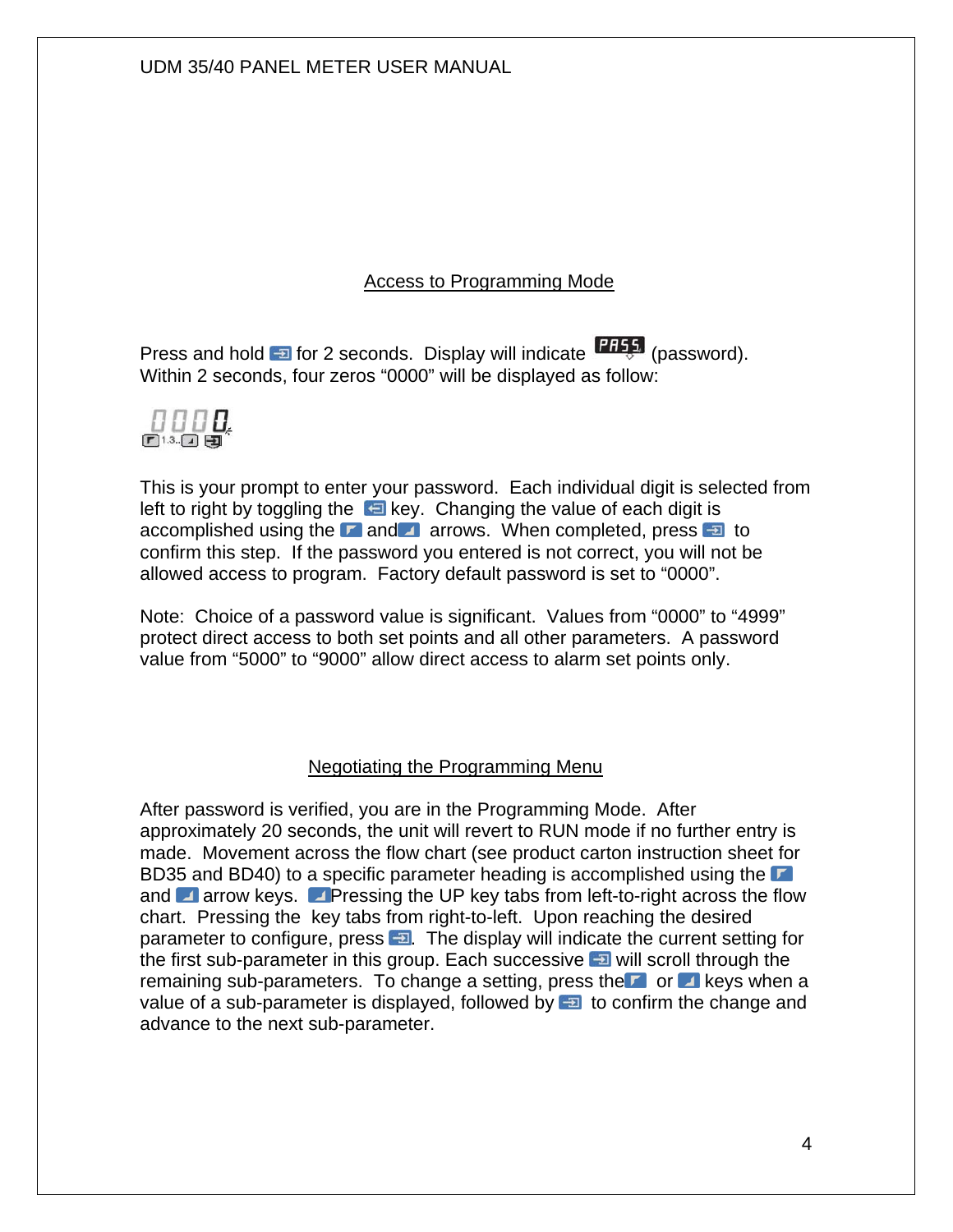#### **Programming the Input Modules**

Press and hold **Form** for 2 seconds. Display will indicate PASS (password). Within 2 seconds, four zeros "0000" will be displayed. This is your prompt to enter your password. If zero "0000" is your password, simply press **to confirm.** You have approximately 20 seconds to begin programming before the unit reverts back to run mode. (To enter a unique password, see Access to Programming Mode, above.)

**Input Selection** 

Press the  $\Gamma$  key once to advance to Input  $\left[\begin{array}{cc} 1 & \cdots & 1 \\ 1 & \cdots & 1 \end{array}\right]$ 

When the TRX module is installed, you must first indicate probe choice:

*TRX* input modules offer three Probe (Prob) choices: thermocouple\* (tc), RTD (rtd), plus resistive (rES). Use  $\blacksquare$  or  $\blacksquare$  keys to make selection.

$$
\begin{array}{c}\n\mathbf{a} \\
\hline\n\mathbf{r} \\
\hline\n\mathbf{r} \\
\hline\n\mathbf{r} \\
\hline\n\mathbf{r} \\
\hline\n\mathbf{r} \\
\hline\n\mathbf{r} \\
\hline\n\mathbf{r} \\
\hline\n\mathbf{r} \\
\hline\n\mathbf{r} \\
\hline\n\mathbf{r} \\
\hline\n\mathbf{r} \\
\hline\n\mathbf{r} \\
\hline\n\mathbf{r} \\
\hline\n\mathbf{r} \\
\hline\n\mathbf{r} \\
\hline\n\mathbf{r} \\
\hline\n\mathbf{r} \\
\hline\n\mathbf{r} \\
\hline\n\mathbf{r} \\
\hline\n\mathbf{r} \\
\hline\n\mathbf{r} \\
\hline\n\mathbf{r} \\
\hline\n\mathbf{r} \\
\hline\n\mathbf{r} \\
\hline\n\mathbf{r} \\
\hline\n\mathbf{r} \\
\hline\n\mathbf{r} \\
\hline\n\mathbf{r} \\
\hline\n\mathbf{r} \\
\hline\n\mathbf{r} \\
\hline\n\mathbf{r} \\
\hline\n\mathbf{r} \\
\hline\n\mathbf{r} \\
\hline\n\mathbf{r} \\
\hline\n\mathbf{r} \\
\hline\n\mathbf{r} \\
\hline\n\mathbf{r} \\
\hline\n\mathbf{r} \\
\hline\n\mathbf{r} \\
\hline\n\mathbf{r} \\
\hline\n\mathbf{r} \\
\hline\n\mathbf{r} \\
\hline\n\mathbf{r} \\
\hline\n\mathbf{r} \\
\hline\n\mathbf{r} \\
\hline\n\mathbf{r} \\
\hline\n\mathbf{r} \\
\hline\n\mathbf{r} \\
\hline\n\mathbf{r} \\
\hline\n\mathbf{r} \\
\hline\n\mathbf{r} \\
\hline\n\mathbf{r} \\
\hline\n\mathbf{r} \\
\hline\n\mathbf{r} \\
\hline\n\mathbf{r} \\
\hline\n\mathbf{r} \\
\hline\n\mathbf{r} \\
\hline\n\mathbf{r} \\
\hline\n\mathbf{r} \\
\hline\n\mathbf{r} \\
\hline\n\mathbf{r} \\
\hline\n\mathbf{r} \\
\hline\n\mathbf{r} \\
\hline\n\mathbf{r} \\
\hline\n\mathbf{r} \\
\hline\n\mathbf{r} \\
\hline\n\mathbf{r} \\
\hline\n\mathbf{
$$

Press  $\Box$ . Use  $\Box$  keys to select Range (r1, r2, r3, r4, r5, r6) according to table below and on instruction sheet. Press  $\Box$ .

|                                     |   |                |          |               |                           | TRX                  |                |
|-------------------------------------|---|----------------|----------|---------------|---------------------------|----------------------|----------------|
| $\mathsf{c}$ An $\mathsf{L}_\ast$ . |   |                |          | $LSX - HSX -$ |                           | rhd                  | F5 -           |
|                                     |   | r l            | ±200uA   | ±200mA        | $J - 50 + 760^{\circ}$ C  | Pt100 -200 +850°C    | $20 \Omega$    |
|                                     |   | $\overline{r}$ | ±2mA     | ±2A           | $J - 50 + 760^{\circ}C$   | Pt100-200.0+200.0°C  | $200 \Omega$   |
| г                                   |   | $-3$           | ±20mA    | ±5A           | K-200+1260°C              | Pt250-200.0+200.0°C  | $2000 \Omega$  |
|                                     |   | -4             | $+200mV$ | ±20V          | $E - 200 + 1000^{\circ}C$ | Pt500-200.0+200.0°C  | $20.00k\Omega$ |
|                                     | 다 | r 5            | ±2V      | ±200V         | S-50+1750°C               | Pt1000-200.0+200.0°C | $20.00k\Omega$ |
| гb                                  |   | г Б            | ±20V     | ±500V         | $T - 200 + 400^{\circ}$ C | Ni100 -60 +180°C     | $20.00k\Omega$ |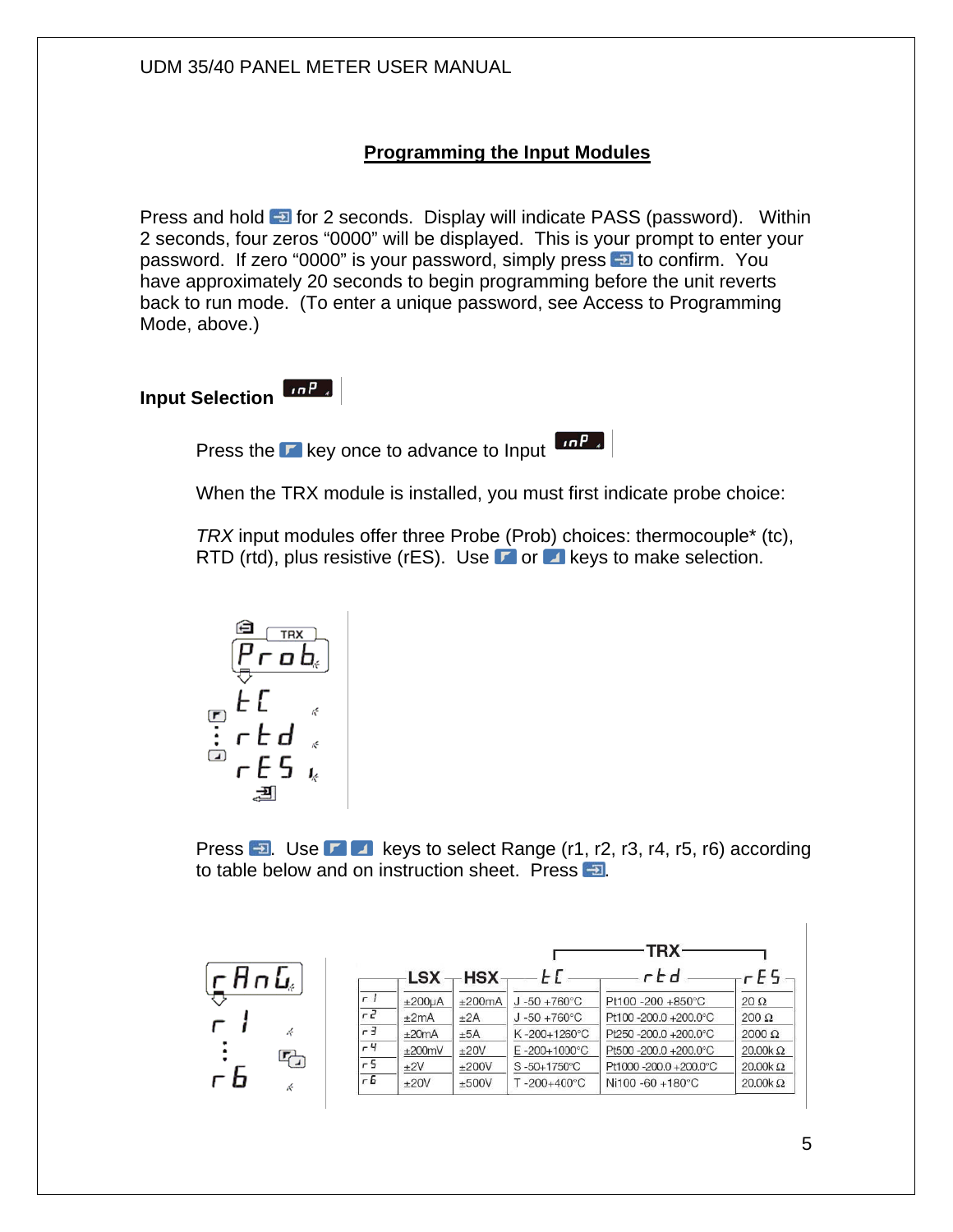*LSX and HSX* input modules offer True RMS (trnS) or DC measurement (dC). Use  $\blacksquare$  a keys to make selection. Press  $\blacksquare$ .



Press **keys to select Input signal integration time value (intt).** 



If all zeros "0000" is selected, "Auto" will be displayed and the value will be automatically calculated from 100ms  $-999.9$  ms. Press  $-1$  to confirm. Press  $\Gamma$  to advance to next program step sequence.

#### **Cold Junction Compensation (CJC)** Temperature Compensation

Available only when TRX input module is installed.

*TRX module with Thermocouple (tC)* requires configuration of Cold Junction Compensation (CJC). Press **k** key to advance to CJC Then  $\Box$ to enter.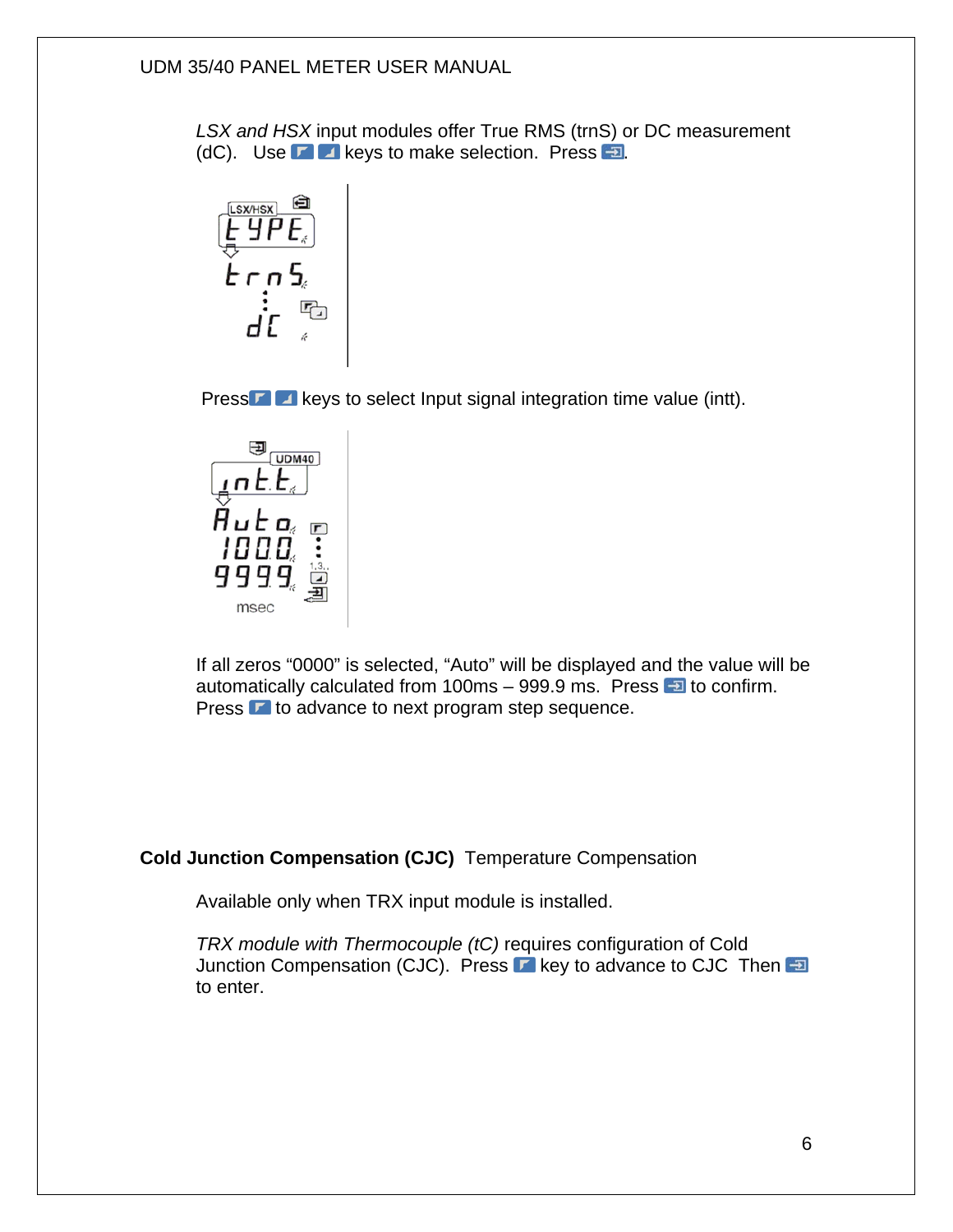

Press **E A** key to select Auto (Auto). Press **E** to confirm. . Press **E** to advance to next program step sequence.

Manual compensation should only be used in special applications. Consult factory.

#### **Configuring the Display (diSP)** UDM35 only

*UDM 35 (BD35)* base unit displays may be configured as 3 ½ digit (1999) or 3 digit + dummy zero (9990). When "diSP" is displayed, press  $\Box$ . Then press  $\Gamma$   $\Box$  keys to make selection. Press  $\Box$  to confirm. Press  $\Box$ to advance to next program step sequence.

**Selection of Display Color (CoLr)** UDM40 only

*UDM40 (BD40)* base unit offers three display colors. When "CoLr" is visible on the display, press  $\Box$ .

$$
\begin{array}{c}\n\text{S} \\
\hline\n\text{S} \\
\text{S} \\
\text{S} \\
\text{S} \\
\text{S} \\
\text{S} \\
\text{S} \\
\text{S} \\
\text{S} \\
\text{S} \\
\text{S} \\
\text{S} \\
\text{S} \\
\text{S} \\
\text{S} \\
\text{S} \\
\text{S} \\
\text{S} \\
\text{S} \\
\text{S} \\
\text{S} \\
\text{S} \\
\text{S} \\
\text{S} \\
\text{S} \\
\text{S} \\
\text{S} \\
\text{S} \\
\text{S} \\
\text{S} \\
\text{S} \\
\text{S} \\
\text{S} \\
\text{S} \\
\text{S} \\
\text{S} \\
\text{S} \\
\text{S} \\
\text{S} \\
\text{S} \\
\text{S} \\
\text{S} \\
\text{S} \\
\text{S} \\
\text{S} \\
\text{S} \\
\text{S} \\
\text{S} \\
\text{S} \\
\text{S} \\
\text{S} \\
\text{S} \\
\text{S} \\
\text{S} \\
\text{S} \\
\text{S} \\
\text{S} \\
\text{S} \\
\text{S} \\
\text{S} \\
\text{S} \\
\text{S} \\
\text{S} \\
\text{S} \\
\text{S} \\
\text{S} \\
\text{S} \\
\text{S} \\
\text{S} \\
\text{S} \\
\text{S} \\
\text{S} \\
\text{S} \\
\text{S} \\
\text{S} \\
\text{S} \\
\text{S} \\
\text{S} \\
\text{S} \\
\text{S} \\
\text{S} \\
\text{S} \\
\text{S} \\
\text{S} \\
\text{S} \\
\text{S} \\
\text{S} \\
\text{S} \\
\text{S} \\
\text{S} \\
\text{S} \\
\text{S} \\
\text{S} \\
\text{S} \\
\text{S} \\
\text{S} \\
\text{S} \\
\text{S} \\
\text{S} \\
\text{S} \\
\text{S} \\
\text{S} \\
\text{S} \\
\text{S} \\
\text{S} \\
\text{S} \\
\text{S} \\
\text{S} \\
\text{S} \\
\text{S} \\
\text{S} \\
\text{S} \\
\text{S} \\
\text{S} \\
\text{S} \\
\text{S} \\
\text{S} \\
\text{S} \\
\text{S} \\
\text{S} \\
\text{S} \\
\text{S} \\
\text{S} \\
\text{S
$$

Use **KE** keys to select RED (rEd), Orange (orAn) or Green (GrEn). Press  $\Box$  to confirm. Press  $\Box$  to advance to next program step sequence.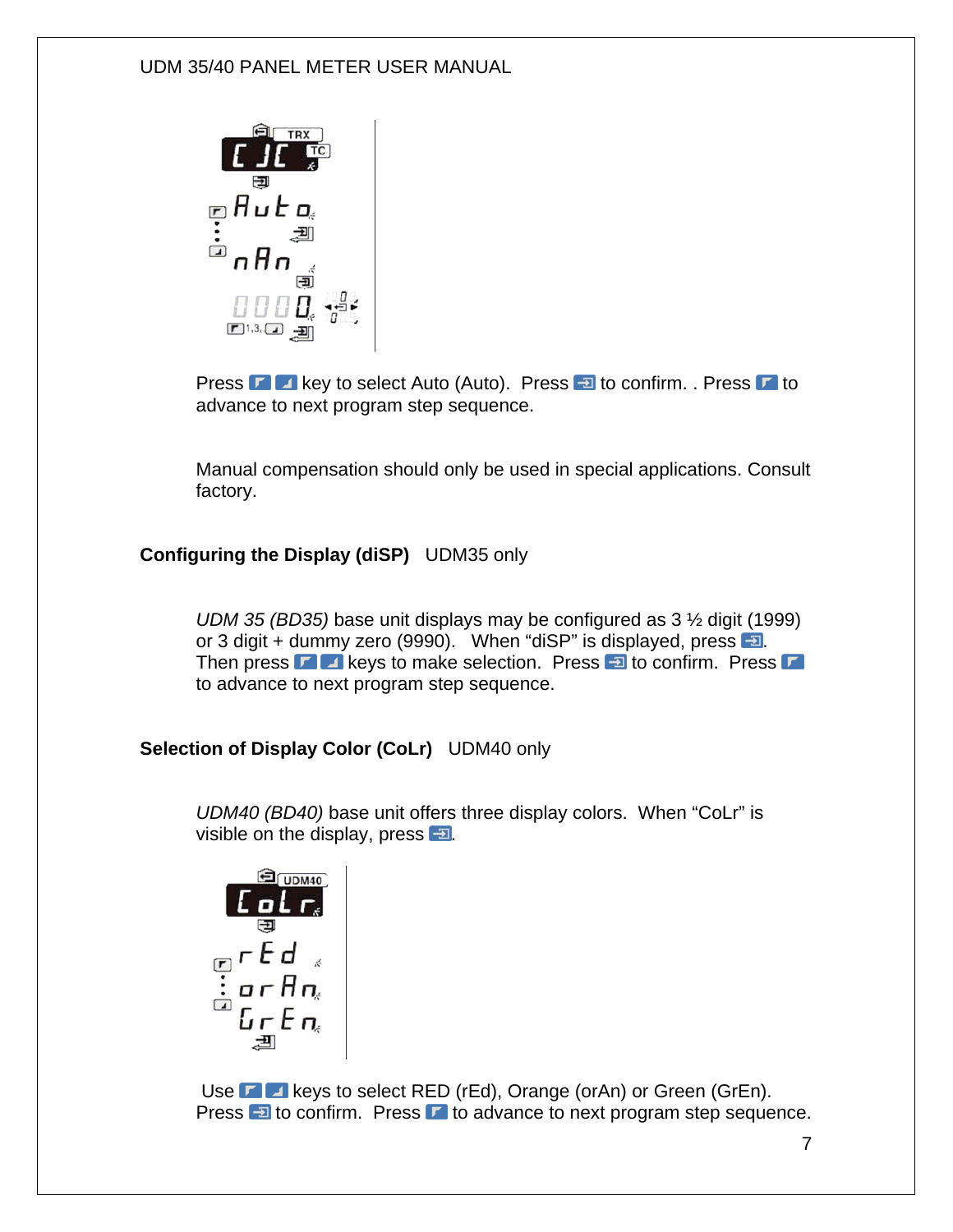# **Scaling the Inputs**

When **51 BL** is displayed, access is available for configuring the electrical input range, the decimal point position and display span as follows:

*Electrical Input Range (HiE and LoE)* 

Allows the operator to define an electrical input range different from the standard range setup at the "inP" programming step. As example, a UDM with a full-scale 20mA (19.99mA) setting, it is possible to select an electrical input range from 4.00mA (Lo.E) to 19.99mA (Hi.E) by proceeding as follows:

When  $\left| \frac{5141}{18} \right|$  is displayed, press  $\left| \frac{1}{2} \right|$ . "LoE" will appear.



Using the  $\bigoplus$  key, toggle to select a digit, then press the  $\bigtriangledown$  or  $\bigtriangleup$  key to choose the desired value. Using the  $k = k$  repeat as necessary until all digits have proper values. Press **a**.

"HiE" will now appear.



 Using the same procedure as above, toggle through the digits using the key and choose the desired values with the  $\Box$  or  $\Box$  key. Press  $\Box$  to confirm and advance to the next parameter, Decimal Point Position.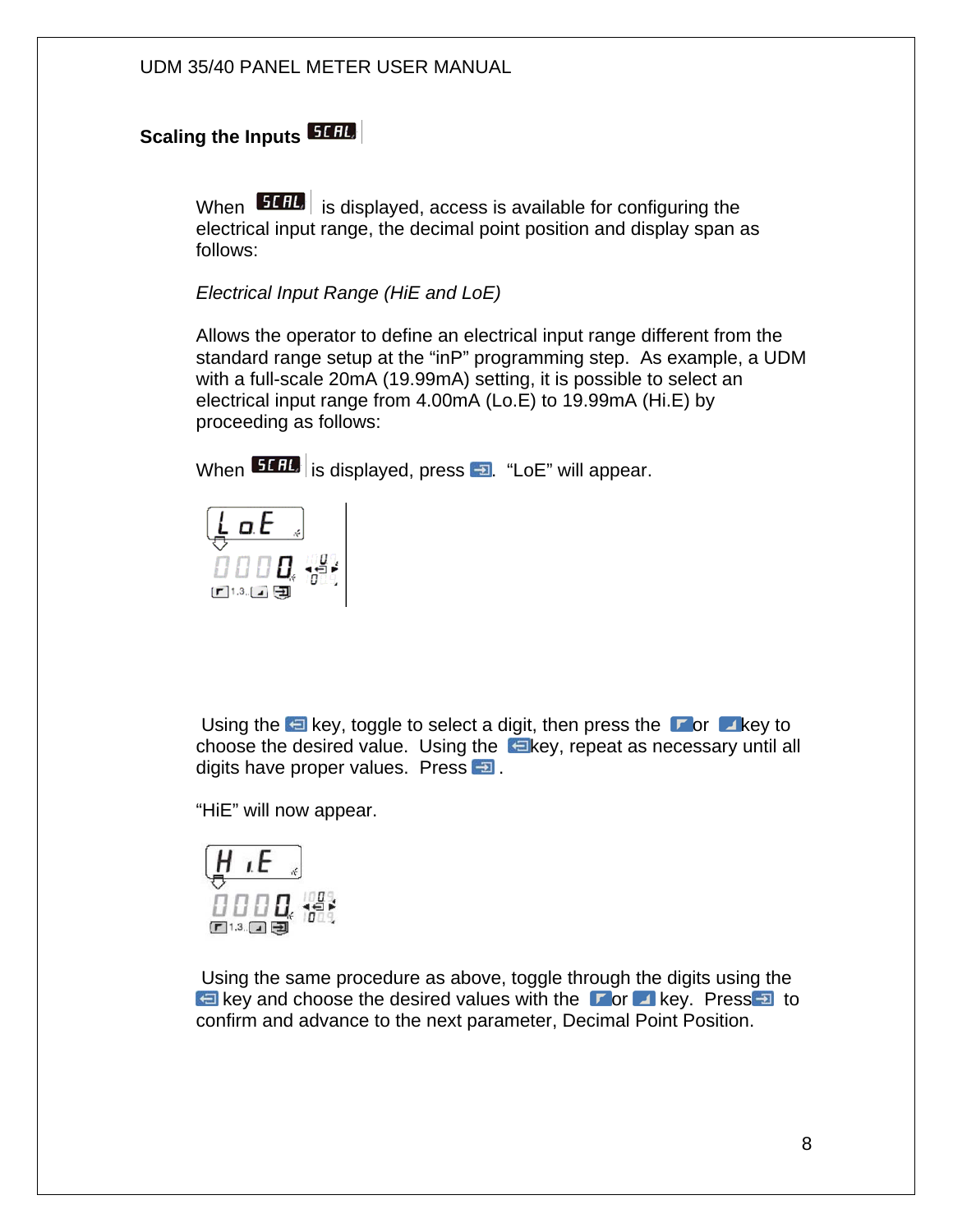*Decimal Point Position (dP)* 

The decimal point position is relative to the Display Value, which will be discussed next.



When "dP" is displayed, press  $\Box$  Using the  $\Box$  and  $\Box$  keys, select the decimal point position and press  $\Box$  to confirm and advance to next step, "Lod" and "Hid", the display span parameters.

#### *Display Span (Lod and Hid)*

Allows the user to define the actual display span (in engineering units) corresponding to the previously defined electrical input range (HiE and LoE). The "Lod" value represents the minimum displayed value; "Hid" represents the maximum displayed value.



When "Lod" appears, press  $\Box$  key to toggle to proper digit. Use the  $\triangleright$  and  $\triangleright$  keys to select desired value. Repeat procedure until all digits have been set, press  $\Box$  to confirm and advance to the next step, "Hid". Repeat the same procedure to select and confirm the "Hid" values. Press  $\Box$  to confirm. Press  $\Box$  to advance to the next program step sequence.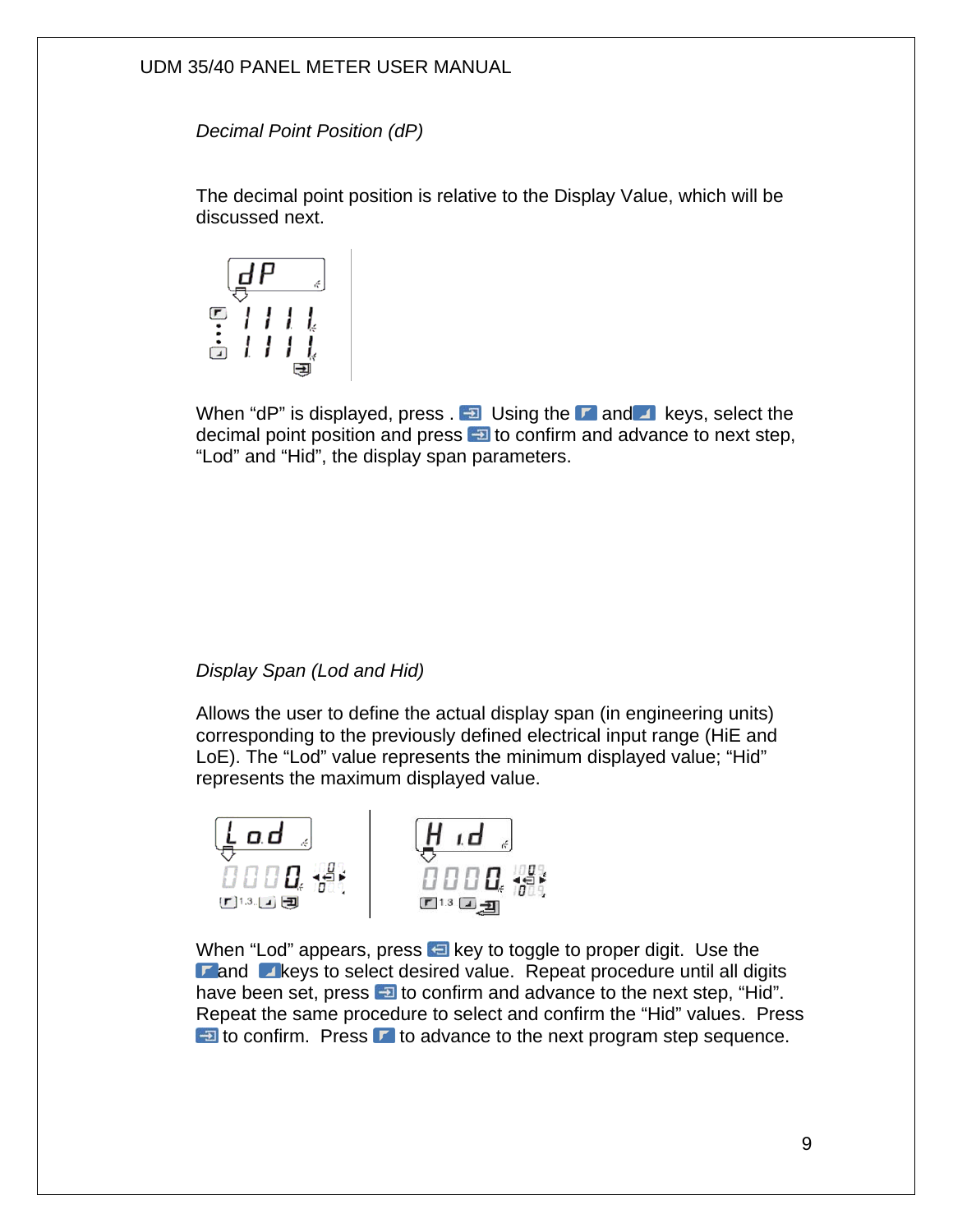

*Introduction* 

**Linearization** 

When  $\frac{1}{\text{SUSY} + \text{SUSY}}$  is displayed, a signal from a non-linear transducer-sensor may be modified by setting the input (in.  $01 -$  in. 16) and output (ou.  $01$ ou.16) linearization points so that the accuracy of the displayed value is maximized. This programming step is available when using the UDM40 and LSX/HSX input modules only. On the illustration below, the nominal output characteristics of an analog inductive proximity sensor is 4-20mA. Note the non-linear curve. The nominal characteristics need to be divided into a number of segments. In this example, we can divide the curve into 9 segments (9 segments + 1) corresponding to the vertical axis. The

 $L_{\text{USX HSS}}^{\text{CD}}$  menu must be activated and the number of linearization points set (10 in this example). Then the input/output coordinates must be determined and entered into the program. In this example, going from right to left on drawing, Input 1 (shown on drawing as "1.0"; displayed as "in.01") = 4. Output 1 (displayed as "ou.01) = 1.0. Likewise "in.02" (shown on drawing as 0.9) =4.5, ou.02=0.9……Fast-forward to "in.09"=12, ou.09=0.2, and "in.10"=20, "ou.10=0.1.

It is important to note that the first and last linearization points must correspond to those points defined in the scale menu **51 BL**. In this example: "in.01"= LoE, "ou.01"=Lo.d, "in.10"=HiE, "ou.10"=Hi.d.

Inputs are noted on the "X" axis and the analog current values along the "Y" axis. Input 1.0 has a value of 4. The second input, 0.9, has a value of 4.5, etc.

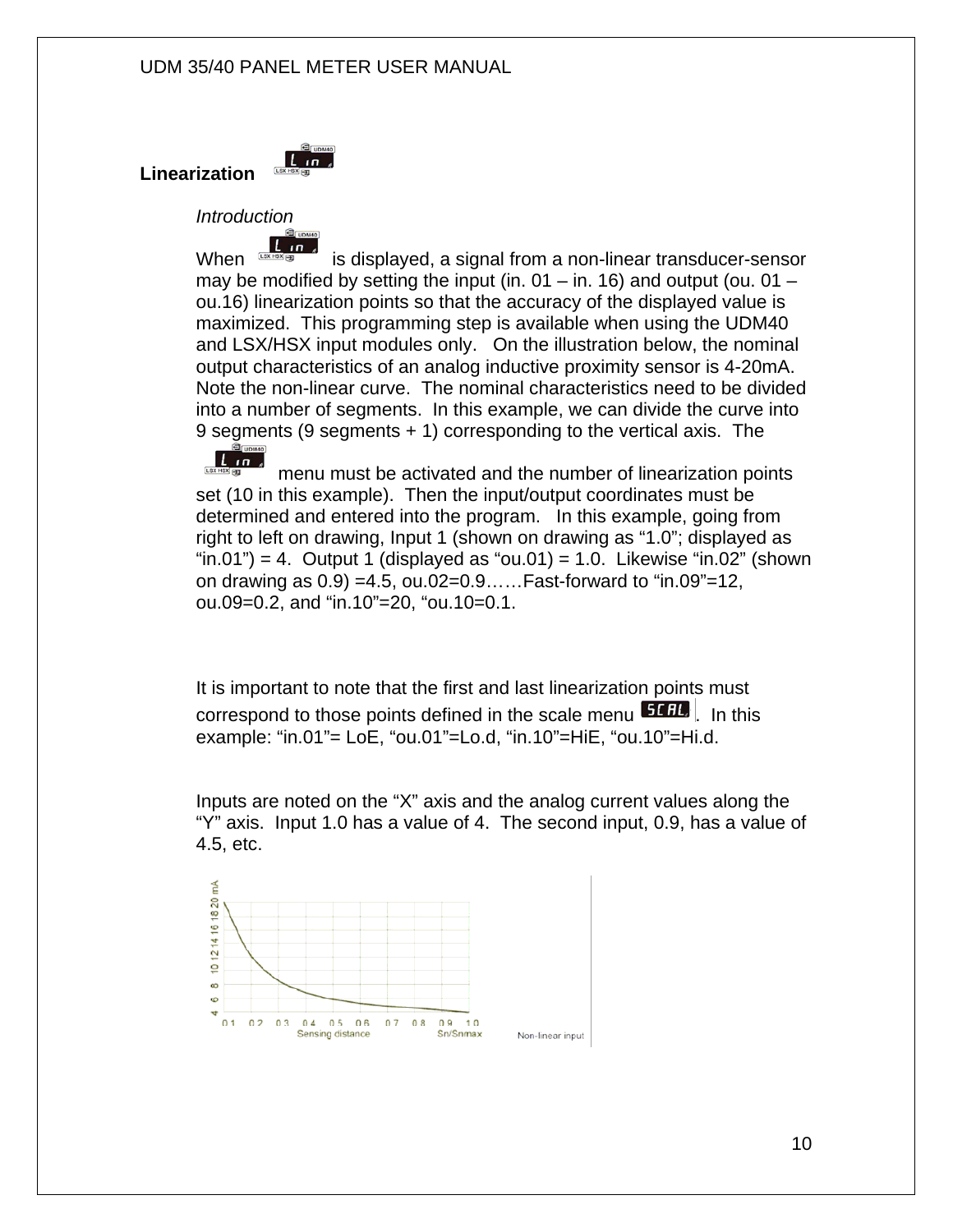*Navigating & Programming within the Linearization Menu* 

As  $\frac{1}{\cos \theta}$  appears, press **FD** followed by **F** and **A** keys to choose to  $n$ nan $E_{\ell}$ ignore or enable linearization  $\frac{1}{\dot{\bm{\omega}}}$  y<sub>E</sub>  $\frac{1}{\dot{\bm{\omega}}}$  Press  $\frac{1}{\dot{\bm{\omega}}}$  to confirm your choice and advance to next step. If you chose YES, you will be prompted to  $\left[ \frac{1}{2}$  in  $P_c \right]$ 0000.34 enter the number of Linearization Points,  $\mathbb{R}^n$  and  $\mathbb{R}^n$  lusing the escape button  $\bigoplus$  to select the position, and the up  $\bigcap$  /down  $\bigcup$  buttons to select the numerical value, from 01-16. Press enter  $\Box$  to confirm and advance. Next, the correlation between the inputs and outputs must be defined in the program. "In.01" will be displayed. Press  $\Box$  to toggle through the positions, and

use the  $\mathbb{F}$  and  $\mathbb{F}$  keys to select the value. Press  $\mathbb{F}$  to confirm and advance. "Ou.01" will display next. Again, using the escape key  $\blacksquare$ , toggle to the appropriate position. Use the  $\Box$  and  $\Box$  keys to select the value. Press enter  $\overline{v}$  to confirm and advance. Repeat this procedure for each set of Inputs and Outputs, up through a maximum of 16. Press the enter key  $\triangleq$  to confirm. Press  $\triangleright$  to advance to the next program step sequence.

#### **Alarm Set-point Programming**

 Up to 4 alarm set-points may be configured. You may configure each set point using the following parameters, in order, as shown below:



Minimum set-point limit



Maximum set-point limit



Set-point setting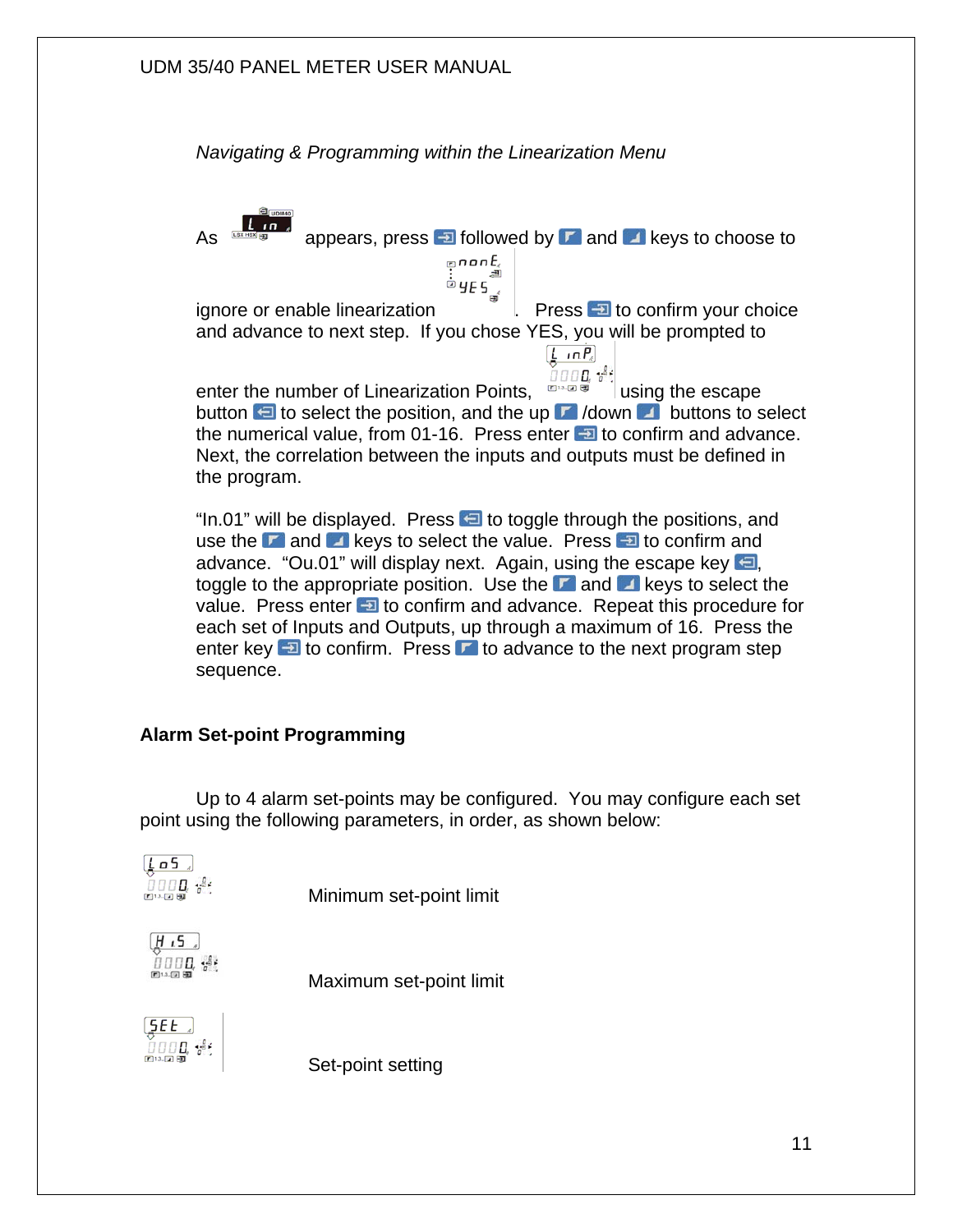

 Color of display during alarm (red, orange, green, none) If "none" is selected, basic display color remains.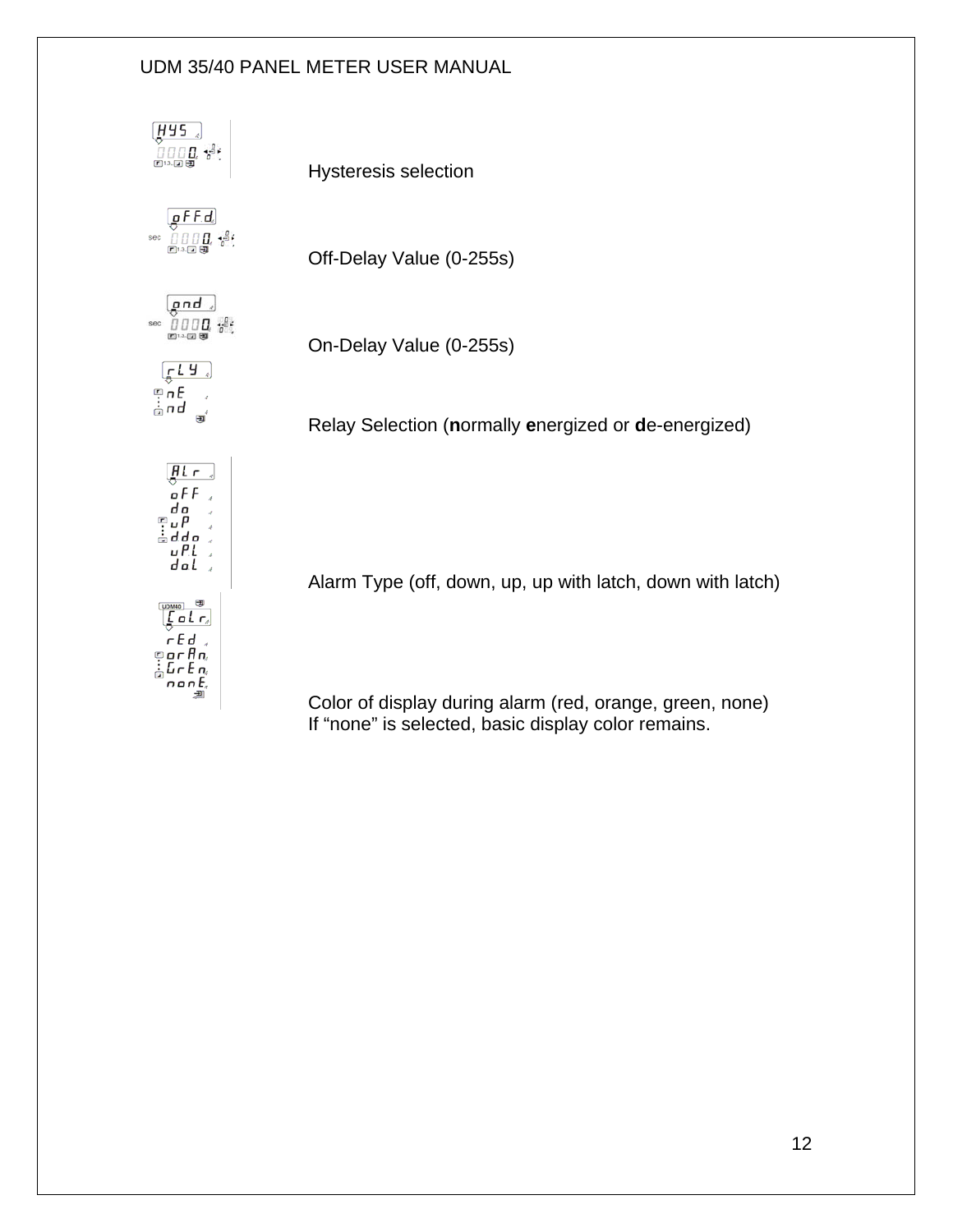*Navigating through this program sequence* 

#### Minimum Set-Point

 $5P4$ 

The lowest value, below which, it is not possible to program a set-point.



Limit,  $\lim_{m\to\infty} \frac{1}{m}$  will be displayed. To skip this step and advance to the next parameter, press the enter key  $\Box$  Otherwise, press the escape key  $\Box$  to select the proper numerical position to enter a value. Press the up/down arrow keys  $\Gamma$   $\Box$  to select the numerical value for each position. When completed, press enter **to** confirm and advance to next programming sequence.

#### Maximum Set-Point

The highest value, above which, it is not possible to program a set-point.

$$
\begin{array}{c}\n\overline{H \cdot 5} \\
\overline{H \cup H} \\
\overline{H} \\
\overline{H} \\
\overline{H} \\
\overline{H} \\
\overline{H} \\
\overline{H} \\
\overline{H} \\
\overline{H} \\
\overline{H} \\
\overline{H} \\
\overline{H} \\
\overline{H} \\
\overline{H} \\
\overline{H} \\
\overline{H} \\
\overline{H} \\
\overline{H} \\
\overline{H} \\
\overline{H} \\
\overline{H} \\
\overline{H} \\
\overline{H} \\
\overline{H} \\
\overline{H} \\
\overline{H} \\
\overline{H} \\
\overline{H} \\
\overline{H} \\
\overline{H} \\
\overline{H} \\
\overline{H} \\
\overline{H} \\
\overline{H} \\
\overline{H} \\
\overline{H} \\
\overline{H} \\
\overline{H} \\
\overline{H} \\
\overline{H} \\
\overline{H} \\
\overline{H} \\
\overline{H} \\
\overline{H} \\
\overline{H} \\
\overline{H} \\
\overline{H} \\
\overline{H} \\
\overline{H} \\
\overline{H} \\
\overline{H} \\
\overline{H} \\
\overline{H} \\
\overline{H} \\
\overline{H} \\
\overline{H} \\
\overline{H} \\
\overline{H} \\
\overline{H} \\
\overline{H} \\
\overline{H} \\
\overline{H} \\
\overline{H} \\
\overline{H} \\
\overline{H} \\
\overline{H} \\
\overline{H} \\
\overline{H} \\
\overline{H} \\
\overline{H} \\
\overline{H} \\
\overline{H} \\
\overline{H} \\
\overline{H} \\
\overline{H} \\
\overline{H} \\
\overline{H} \\
\overline{H} \\
\overline{H} \\
\overline{H} \\
\overline{H} \\
\overline{H} \\
\overline{H} \\
\overline{H} \\
\overline{H} \\
\overline{H} \\
\overline{H} \\
\overline{H} \\
\overline{H} \\
\overline{H} \\
\overline{H} \\
\overline{H} \\
\overline{H} \\
\overline{H} \\
\overline{H} \\
\overline{H} \\
\overline{H} \\
\overline{H} \\
\overline{H} \\
\overline{H} \\
\overline{H} \\
\overline{H} \\
\overline{H} \\
\overline{H} \\
\overline{H} \\
\overline
$$

Maximum Set-Point Limit  $\Box$   $\Box$   $\Box$  Using the same procedure as above, press the escape key  $\Box$  to toggle to the appropriate position. Then use the up/down arrows  $\blacksquare$  to select the appropriate value for each position. Press  $\blacksquare$ to confirm your choice and advance to the next programming step.

#### Set-Point

The actual value that must be reached to trigger an output.



When  $\mathbb{R}^n$  is displayed, press the  $\mathbb{R}^n$  key to toggle to the desired numerical position. Use the  $\blacksquare$  keys to select the appropriate value for each position. Press **to** confirm and advance to the next parameter in the program sequence.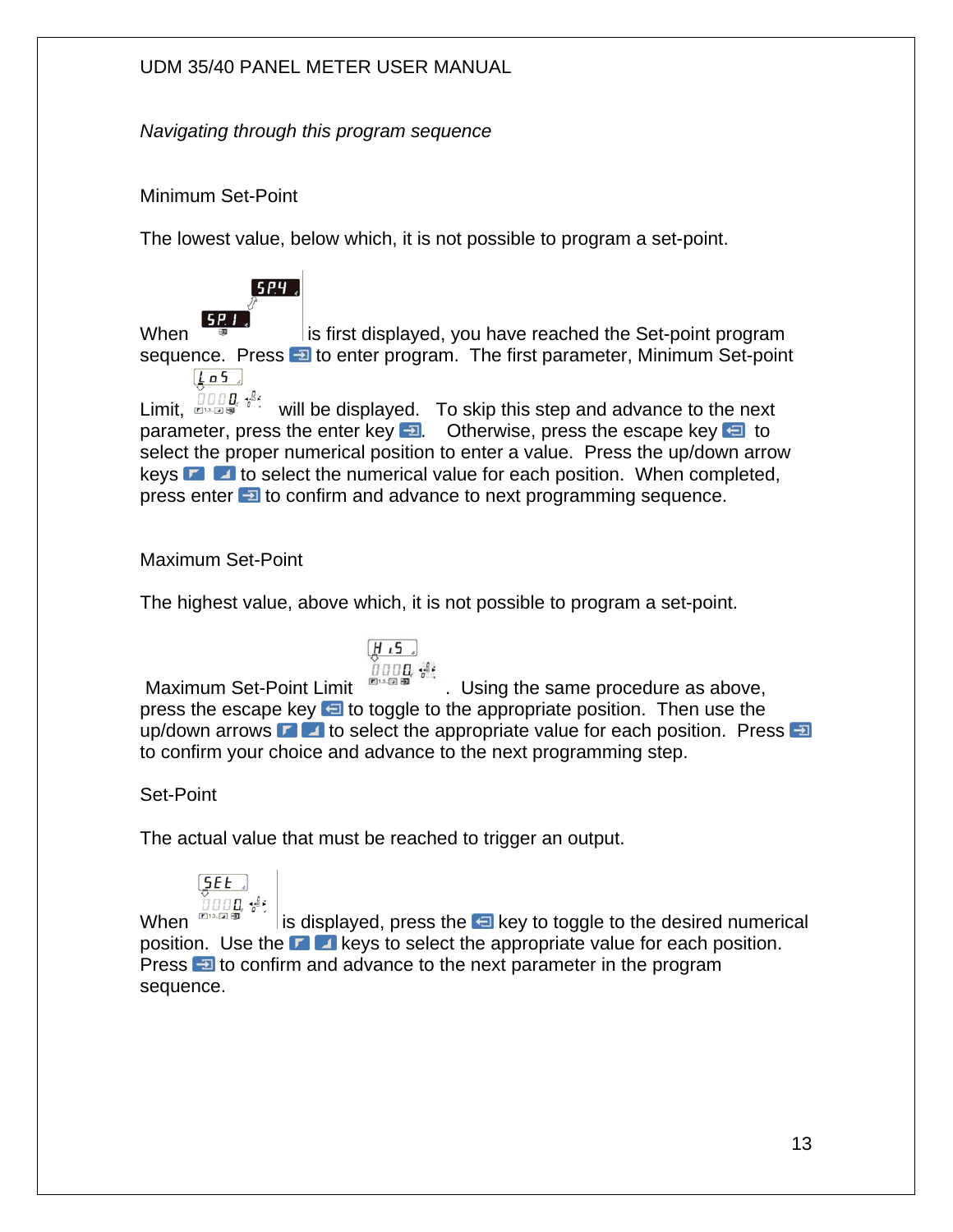#### **Hysteresis**

The point at which an active alarm output must revert to for the alarm output to turn off. Example: If an "up" alarm set point is "10.5", and you want to have the alarm reset at "10.3", then the Hysteresis value to set in the program must be ".2", not 10.3. You need not be concerned about whether that value is to be in a positive or negative direction. That is automatically configured when you select the Down Alarm or Up Alarm.

$$
\frac{H \cdot 5}{\frac{H}{\pi} \pi \pi}
$$

When Hysteresis **in the state of the key to toggle to the desired** numerical position. Using the  $\blacksquare$  keys, select the value for each position. Then press  $\Box$  to confirm and advance to the next step.

Off Delay

$$
\begin{array}{c}\n\boxed{\mathbf{g} \mathbf{F} \mathbf{F} \mathbf{d}} \\
\hline\n\end{array}
$$

When Off Delay is displayed you may opt to choose a value of 0-255 seconds. Use the **E** key to toggle to the desired position and select the correct value with the  $\blacksquare$  keys. Press enter to confirm and advance to the next step.

On Delay

$$
\begin{array}{c}\n\text{and} \\
\hline\n\text{on} \\
\hline\n\text{non} \\
\hline\n\text{on} \\
\hline\n\end{array}
$$

 $\sqrt{fU_{*}}$  $int F$ 

When On Delay is displayed, you may opt to choose a value of 0-255 seconds by using the same procedure as Off Delay.

Relay Configuration

The set point alarm relay may be configured as "Normally Energized or Normally

க் எ d De-Energized". When  $\mathbb{R}^3$  is displayed, press either  $\mathbb{R}^3$  or  $\mathbb{R}^3$  key to make your choice. Press  $\Box$  to confirm and advance to the next step.

The configuration of Alarm type allows for selection of "OFF" or disabled, "DOWN alarm", "DOWN alarm with disable at power on", "UP alarm", "UP alarm w/latch",



"DOWN alarm w/latch". When the displays shows  $\|\cdot\|$  use the  $\blacksquare$ keys to make your choice. Press  $\Box$  to confirm and advance to the next step in the sequence.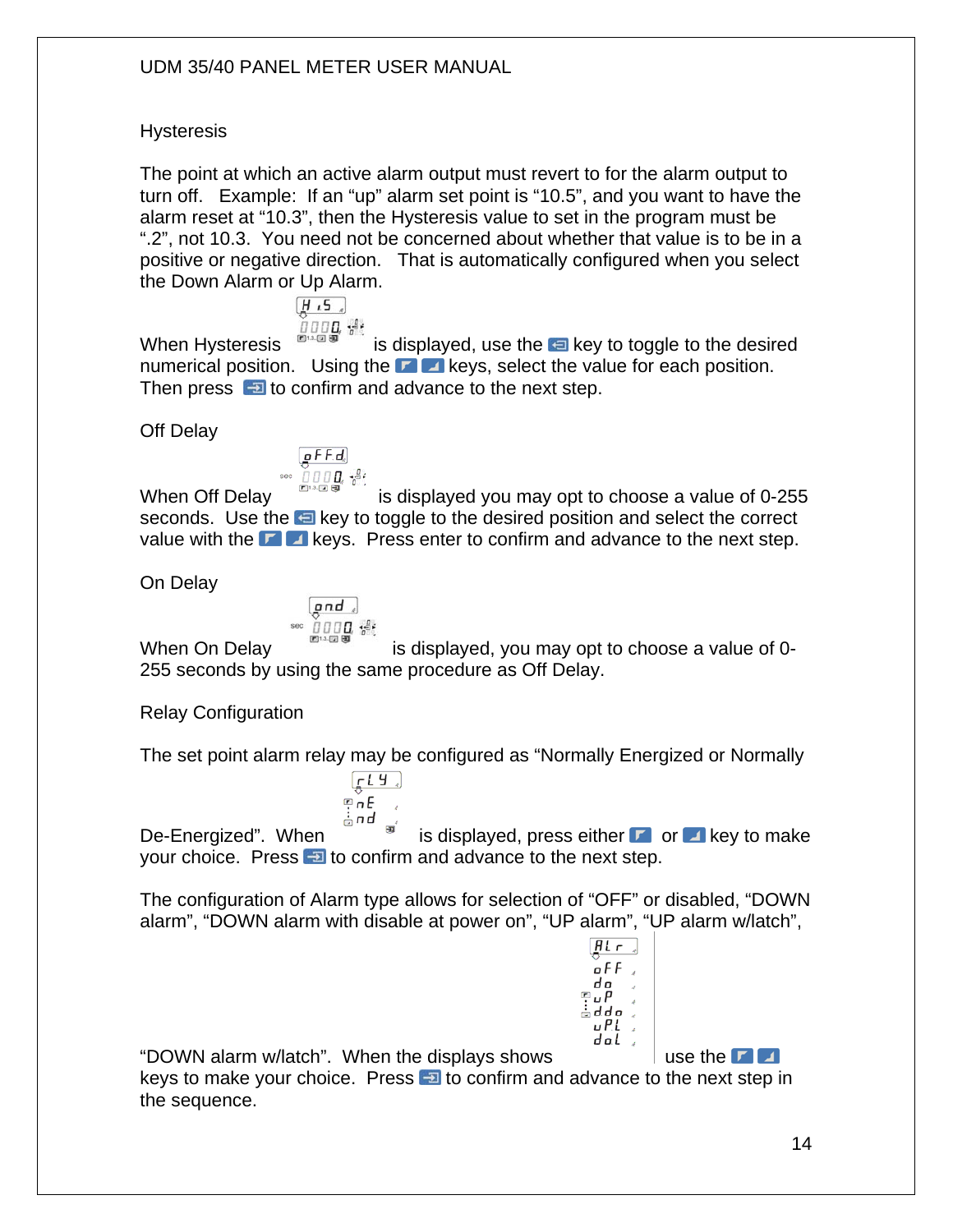Configuring the Display Color for Alarm Event (UDM40/BD40 only)

$$
\begin{array}{c}\n\overline{\text{max}} \\
\overline{\text{max}} \\
\overline{\text{max}} \\
\overline{\text{max}} \\
\overline{\text{max}} \\
\overline{\text{max}} \\
\overline{\text{max}} \\
\overline{\text{max}} \\
\overline{\text{max}} \\
\overline{\text{max}} \\
\overline{\text{max}} \\
\overline{\text{max}} \\
\overline{\text{max}} \\
\overline{\text{max}} \\
\overline{\text{max}} \\
\overline{\text{max}} \\
\overline{\text{max}} \\
\overline{\text{max}} \\
\overline{\text{max}} \\
\overline{\text{max}} \\
\overline{\text{max}} \\
\overline{\text{max}} \\
\overline{\text{max}} \\
\overline{\text{max}} \\
\overline{\text{max}} \\
\overline{\text{max}} \\
\overline{\text{max}} \\
\overline{\text{max}} \\
\overline{\text{max}} \\
\overline{\text{max}} \\
\overline{\text{max}} \\
\overline{\text{max}} \\
\overline{\text{max}} \\
\overline{\text{max}} \\
\overline{\text{max}} \\
\overline{\text{max}} \\
\overline{\text{max}} \\
\overline{\text{max}} \\
\overline{\text{max}} \\
\overline{\text{max}} \\
\overline{\text{max}} \\
\overline{\text{max}} \\
\overline{\text{max}} \\
\overline{\text{max}} \\
\overline{\text{max}} \\
\overline{\text{max}} \\
\overline{\text{max}} \\
\overline{\text{max}} \\
\overline{\text{max}} \\
\overline{\text{max}} \\
\overline{\text{max}} \\
\overline{\text{max}} \\
\overline{\text{max}} \\
\overline{\text{max}} \\
\overline{\text{max}} \\
\overline{\text{max}} \\
\overline{\text{max}} \\
\overline{\text{max}} \\
\overline{\text{max}} \\
\overline{\text{max}} \\
\overline{\text{max}} \\
\overline{\text{max}} \\
\overline{\text{max}} \\
\overline{\text{max}} \\
\overline{\text{max}} \\
\overline{\text{max}} \\
\overline{\text{max}} \\
\overline{\text{max}} \\
\overline{\text{max}} \\
\overline{\text{max}} \\
\overline{\text{max}} \\
\overline{\text{max}} \\
\overline{\text{max}} \\
\overline{\text{max}} \\
\overline{\text{max}} \\
\overline{\text{max}} \\
\overline{\text{max}} \\
\overline{\text{max}} \\
\overline{\text{max}} \\
\overline{\text{max}} \\
\overline{\text{max}} \\
\overline{\text{max}} \\
\overline{\text{max}} \\
\overline{\text
$$

When  $\mathbb{R}^n$  is displayed, the color of the display may be set to be RED, ORANGE, or GREEN during the alarm event. Selecting NONE results in the basic display color being used during alarm event. Use the  $\blacksquare$  keys to make your selection and press  $\blacksquare$  to confirm. Press  $\blacksquare$  to advance to the next program step sequence.

# **Digital Filtering**

 $F$ , L $E$ 

The digital panel meters are extremely fast to follow the trend of input signals and to display the relevant values. Unlike in analog panel meters, which tend to filter the input and present a more stable indication, the fluctuations in digital panel meters can be quite fast and prevent the user from clearly reading the displayed value. Fluctuations can also be introduced when the resolution of the displayed value is higher than the input resolution. The use of a digital filter results in higher stability of the displayed value.

There are two types of filter parameters.

$$
\underbrace{F \cdot L.5}_{\square \square \square \square \bullet}.
$$

The first is  $\mathbb{R}^n$  and it defines the operating range of the filter. Generally, Fil.S represents the resolution (in digits) wanted to assign to the display. It is suggested to set this parameter to evaluate the amplitude of the fluctuation on the display and use this value as Fil.S. If, for example, a display value fluctuates between 2.5 and 3.4, it means that the fluctuation is 9 digits and the Fil.S must be set as "9".

When  $\left| \mathbf{F} \right|$  is displayed, you may elect to program filter values by pressing the  $F I.5$ 

7000. S

**Example 19 Key.** This results in  $\mathbb{R}^n$  being displayed. Using the **Example 19 Key, toggle to** the desired position and select the value to enter by using the **F A** keys. Press to confirm and advance to the next step in the sequence.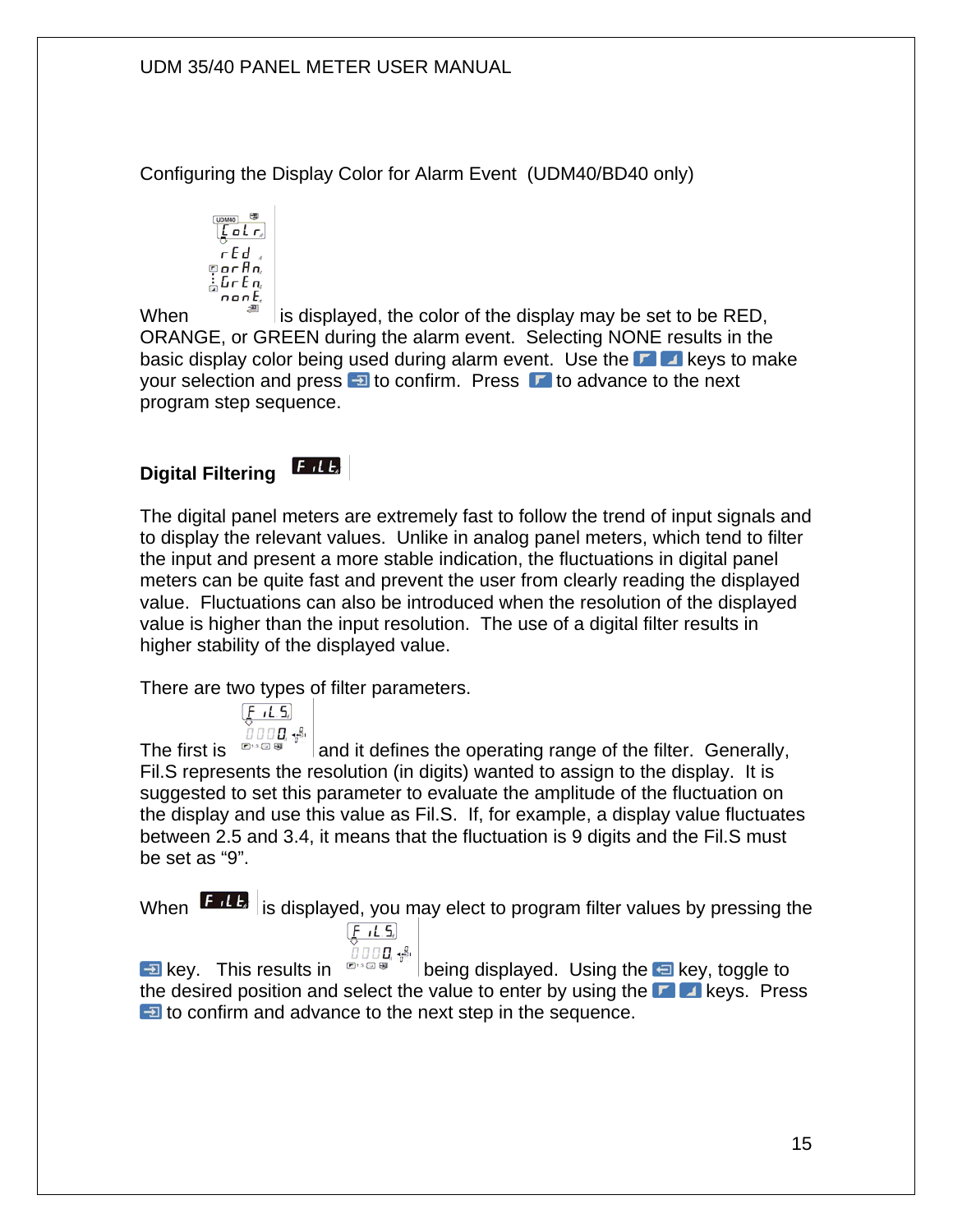$0000<sup>43</sup>$ The second filter parameter is  $\Box$   $\Box$  it represents the filtering coefficient. The higher the value of Fil.C, the smoother the curve of the displayed value. There is no theoretical rule to define this parameter, but it is suggested to start with the same value of the Fil.S coefficient and then increase it until the desired stability is reached. The digital filter affects the values retransmitted via both serial communications and analog output.

 $[$ **F**  $_1$ **L**,**E**<sub>e</sub> $]$ 

 $[$  $F$   $I$   $.$   $L$ <sub> $4$ </sub> $]$  $0000<sup>48</sup>$ 

Once  $\mathbb{R}^n$  is displayed, use the **E** key to toggle to the desired position. Use the  $\Box$   $\Box$  keys to select the value to enter. Press  $\Box$  to confirm. Press  $\Box$ to advance to the next program step sequence.

#### **Analog Output Programming**

四日国

Many times the displayed value must be retransmitted as an analog output. The relationship between parameters is as follows:

| Low Display Value                                                                                                              | >>>>> | Low Analog Output                         |
|--------------------------------------------------------------------------------------------------------------------------------|-------|-------------------------------------------|
| $\underbrace{\underbrace{\underbrace{\underbrace{\textbf{L} \textbf{d} \textbf{d}}_{\textbf{d}}}}_{\textbf{LHS}}\textbf{LHS}}$ |       | $rac{L}{2}$ a $H$<br>$0000$ $\frac{1}{2}$ |
| High Display Value                                                                                                             | >>>>> | <b>High Analog Output</b>                 |
| <u>ម្ពាធា</u><br>ក្រោយ អូរ                                                                                                     |       | $\frac{H \cdot H}{0000}$                  |

To assure proper coordination and retransmission, it is important to note that the parameters are programmed as a percentage of the analog output full scale value (20mA or 10 Vdc) according to the TYPE selection (see below). Therefore, to set 4mA as Lo.A, the correct value to be entered must be 20 (20% of the full scale 20 mA range). The Hi.A must be 100 (100% = 20 mA). Because of this programming technique, it is possible to set a reverse slope analog output characteristic.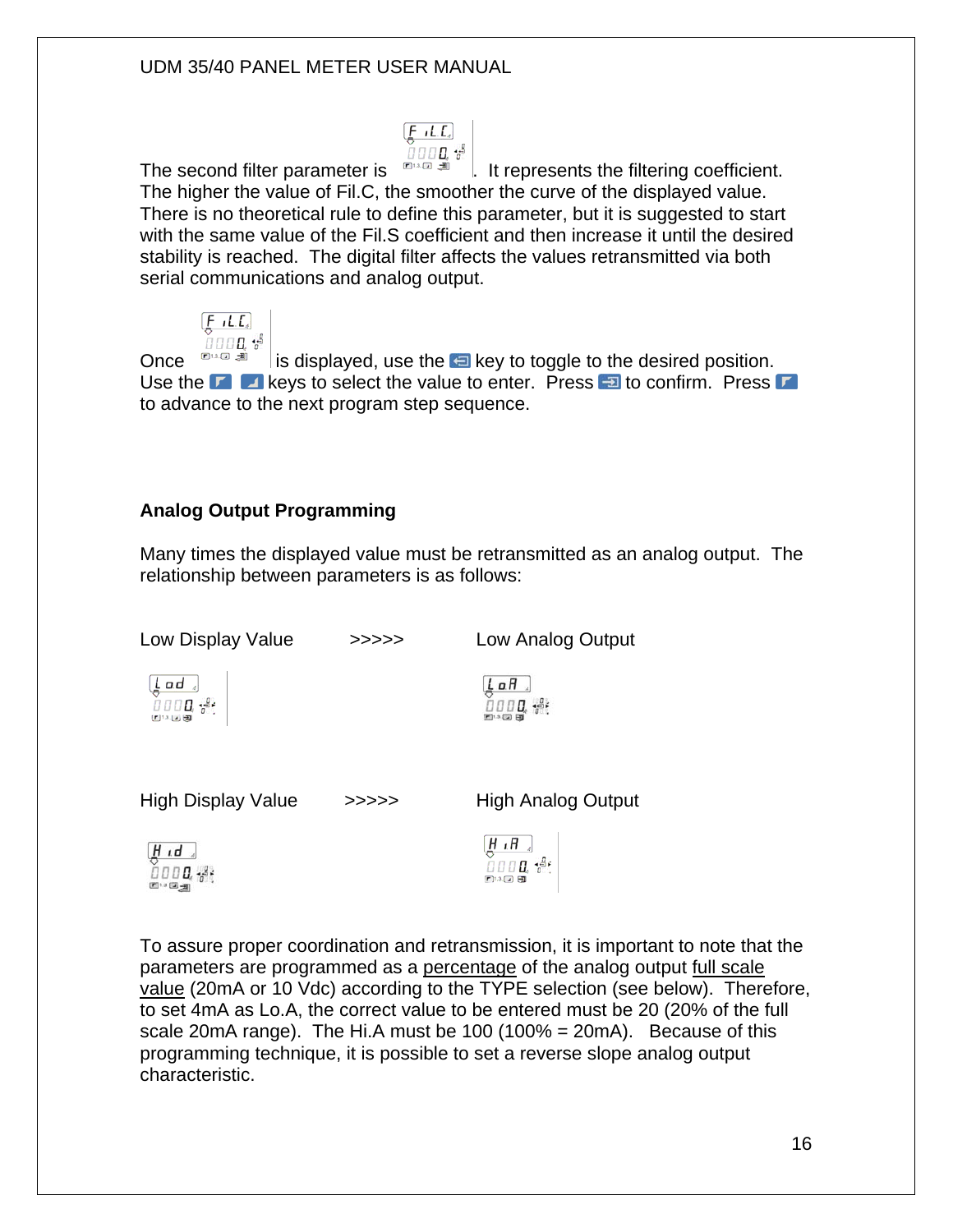Programming example:

Retransmit a 4-20mA signal proportional to the following displayed values:  $Lo.D = 0$  and  $Hi.D = 18$ .

When **Hout** is displayed, the Analog Output program may be addressed. Press  $L$  aH  $\rightarrow$ 

**to enter sequence.**  $\frac{\partial \text{ggg}}{\partial x}$  is displayed. Press **to toggle to the first** position. Use the  $\blacksquare$  keys to select value "0". Press  $\blacksquare$  to toggle to the left to "tens" position. Using  $\blacksquare$  keys, select value "2" and press  $\blacksquare$  enter to confirm all choices and advance to the next program sequence.



will be displayed. Press  $\bigoplus$  to toggle to "hundreds" position and use  $\Box$  keys to select "1". Press  $\Box$  to toggle to each remaining position and select "0" for each. When completed, press **the total confirm and advance to the** next program sequence.

 $E$  yp $E$ 



will be displayed. Using the  $\blacksquare$  keys choose either "A" for 20mA 画 output full range, or "U" for 10v output. In this example, the selection would be "A". Press  $\overline{\bullet}$  to confirm. Press  $\overline{\bullet}$  to advance to the next program step sequence.

# **Serial Port Output**

When  $\frac{5\omega L}{ }$  is displayed you may elect to configure a serial port address and  $[Hdd]$ 

ப்பப**ப**ித் baud rate. Press  $\Box$  will be displayed. Using the  $\Box$  key, toggle to the desire position and select the proper value(s) using the **k**eys. Press **to** to confirm.

$$
\begin{array}{c}\n\sqrt{1} \\
\sqrt{1} \\
\sqrt{1} \\
\sqrt{1} \\
\sqrt{1} \\
\sqrt{1} \\
\sqrt{1} \\
\sqrt{1} \\
\sqrt{1} \\
\sqrt{1} \\
\sqrt{1} \\
\sqrt{1} \\
\sqrt{1} \\
\sqrt{1} \\
\sqrt{1} \\
\sqrt{1} \\
\sqrt{1} \\
\sqrt{1} \\
\sqrt{1} \\
\sqrt{1} \\
\sqrt{1} \\
\sqrt{1} \\
\sqrt{1} \\
\sqrt{1} \\
\sqrt{1} \\
\sqrt{1} \\
\sqrt{1} \\
\sqrt{1} \\
\sqrt{1} \\
\sqrt{1} \\
\sqrt{1} \\
\sqrt{1} \\
\sqrt{1} \\
\sqrt{1} \\
\sqrt{1} \\
\sqrt{1} \\
\sqrt{1} \\
\sqrt{1} \\
\sqrt{1} \\
\sqrt{1} \\
\sqrt{1} \\
\sqrt{1} \\
\sqrt{1} \\
\sqrt{1} \\
\sqrt{1} \\
\sqrt{1} \\
\sqrt{1} \\
\sqrt{1} \\
\sqrt{1} \\
\sqrt{1} \\
\sqrt{1} \\
\sqrt{1} \\
\sqrt{1} \\
\sqrt{1} \\
\sqrt{1} \\
\sqrt{1} \\
\sqrt{1} \\
\sqrt{1} \\
\sqrt{1} \\
\sqrt{1} \\
\sqrt{1} \\
\sqrt{1} \\
\sqrt{1} \\
\sqrt{1} \\
\sqrt{1} \\
\sqrt{1} \\
\sqrt{1} \\
\sqrt{1} \\
\sqrt{1} \\
\sqrt{1} \\
\sqrt{1} \\
\sqrt{1} \\
\sqrt{1} \\
\sqrt{1} \\
\sqrt{1} \\
\sqrt{1} \\
\sqrt{1} \\
\sqrt{1} \\
\sqrt{1} \\
\sqrt{1} \\
\sqrt{1} \\
\sqrt{1} \\
\sqrt{1} \\
\sqrt{1} \\
\sqrt{1} \\
\sqrt{1} \\
\sqrt{1} \\
\sqrt{1} \\
\sqrt{1} \\
\sqrt{1} \\
\sqrt{1} \\
\sqrt{1} \\
\sqrt{1} \\
\sqrt{1} \\
\sqrt{1} \\
\sqrt{1} \\
\sqrt{1} \\
\sqrt{1} \\
\sqrt{1} \\
\sqrt{1} \\
\sqrt{1} \\
\sqrt{1} \\
\sqrt{1} \\
\sqrt{1} \\
\sqrt{1} \\
\sqrt{1} \\
\sqrt{1} \\
\sqrt{1} \\
\sqrt{1} \\
\sqrt{1} \\
\sqrt{1} \\
\sqrt{1} \\
\sqrt{1} \\
\sqrt{1} \\
\sqrt{1} \\
\sqrt{1} \\
\sqrt{1} \\
\sqrt{1} \\
\sqrt{1} \\
\sqrt{1} \\
\sqrt{1} \\
\sqrt{1} \\
\sqrt{1} \\
\sqrt{1} \\
\sqrt{1} \\
\sqrt
$$

When  $\frac{1}{\text{KbM}}$  is displayed, use the **keys** to select the desired baud rate indicated in kbits/sec. Press  $\blacksquare$  to confirm. Press  $\blacksquare$  to advance to the next, and last, program step sequence.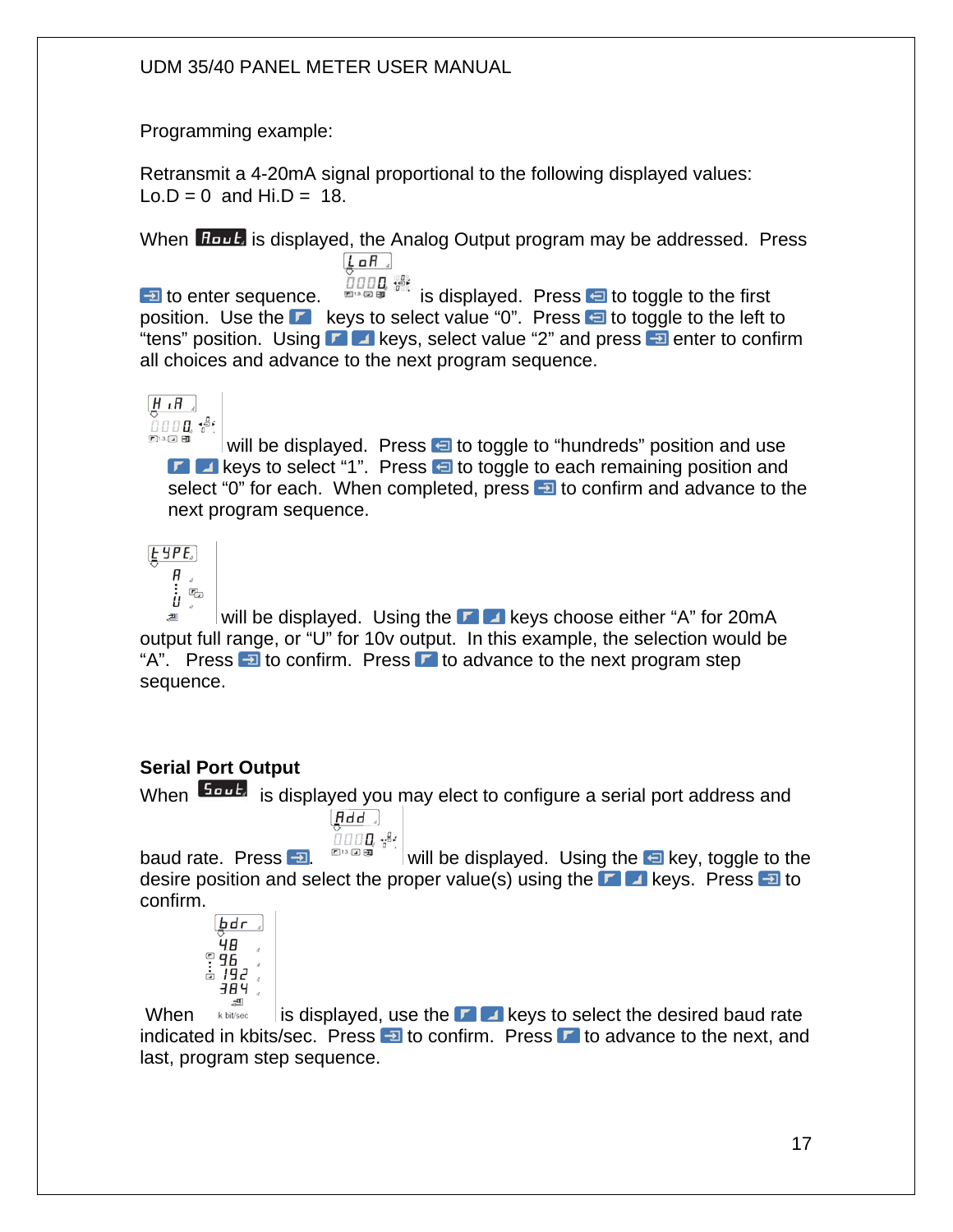### CONVERTING CENTIGRADE TO FARENHEIT

The UDM35/40 digital panel meters use the Centigrade temperature scale. However, the displayed value can easily be scaled to indicate Fahrenheit values by using the following guidelines:

The LoE and HiE are always expressed as Centigrade values.

To display Fahrenheit values, manually convert the LoD to a Fahrenheit value and then convert the HiD to a Fahrenheit value.

Ex:

 $LoF$  is  $O$ 

HiE is 100

Manual conversion to Fahrenheit:

LoD would be 32 (F)

HiD would be 212 (F)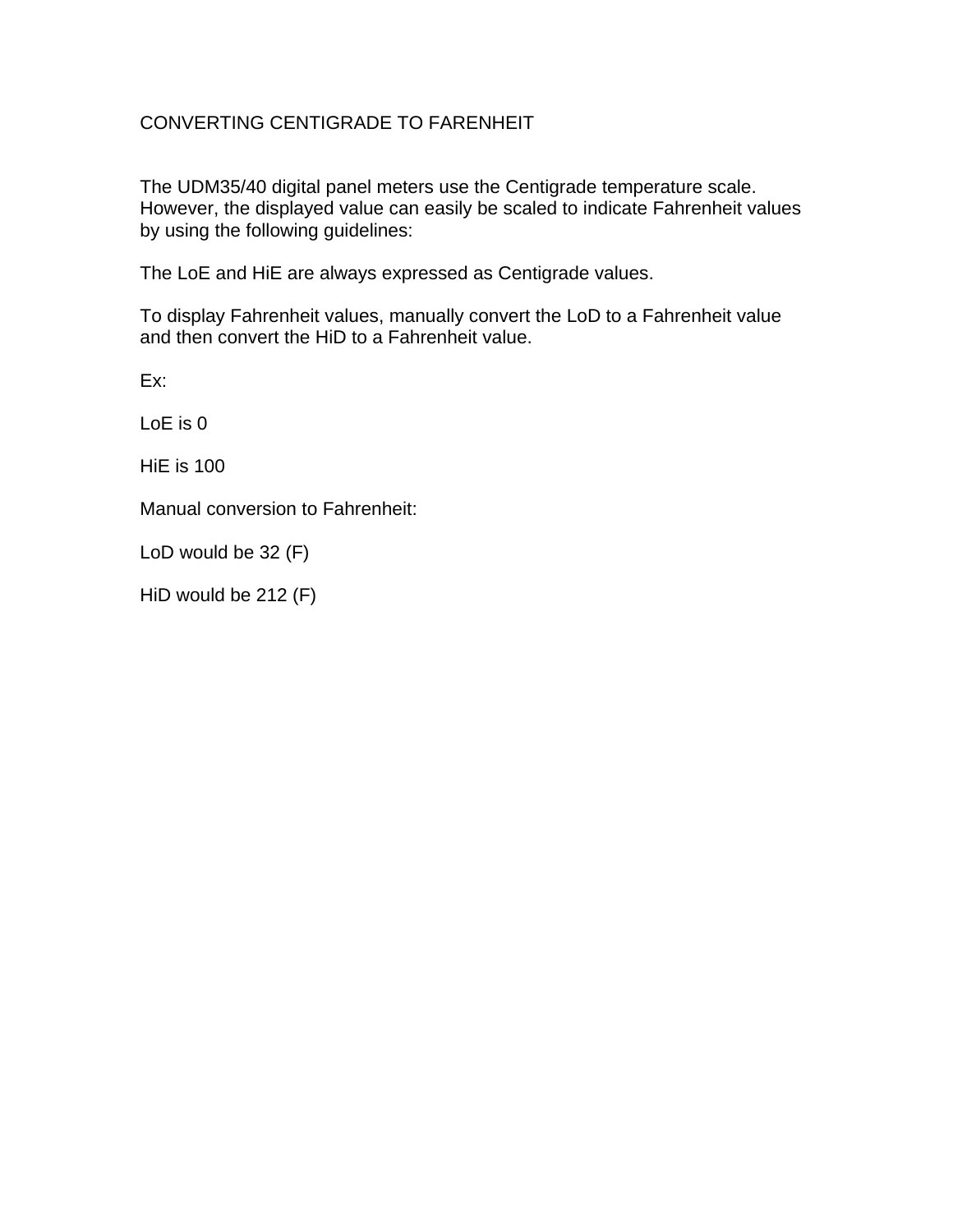#### **External Command Function**

**If nd** is displayed, the user may elect to dedicate a Command signal (contact closure) from the input module, terminals 6 & 7, to perform one of the following:

- C1 HOLD Function<br>C2 Disable-Keypad
- Disable-Keypad
- C3 Reset latch Alarms

Press **D** to select Command sequence. Choose either C1, C2 or C3 by using the  $\blacksquare$  keys to make your selection. Press  $\blacksquare$  to confirm.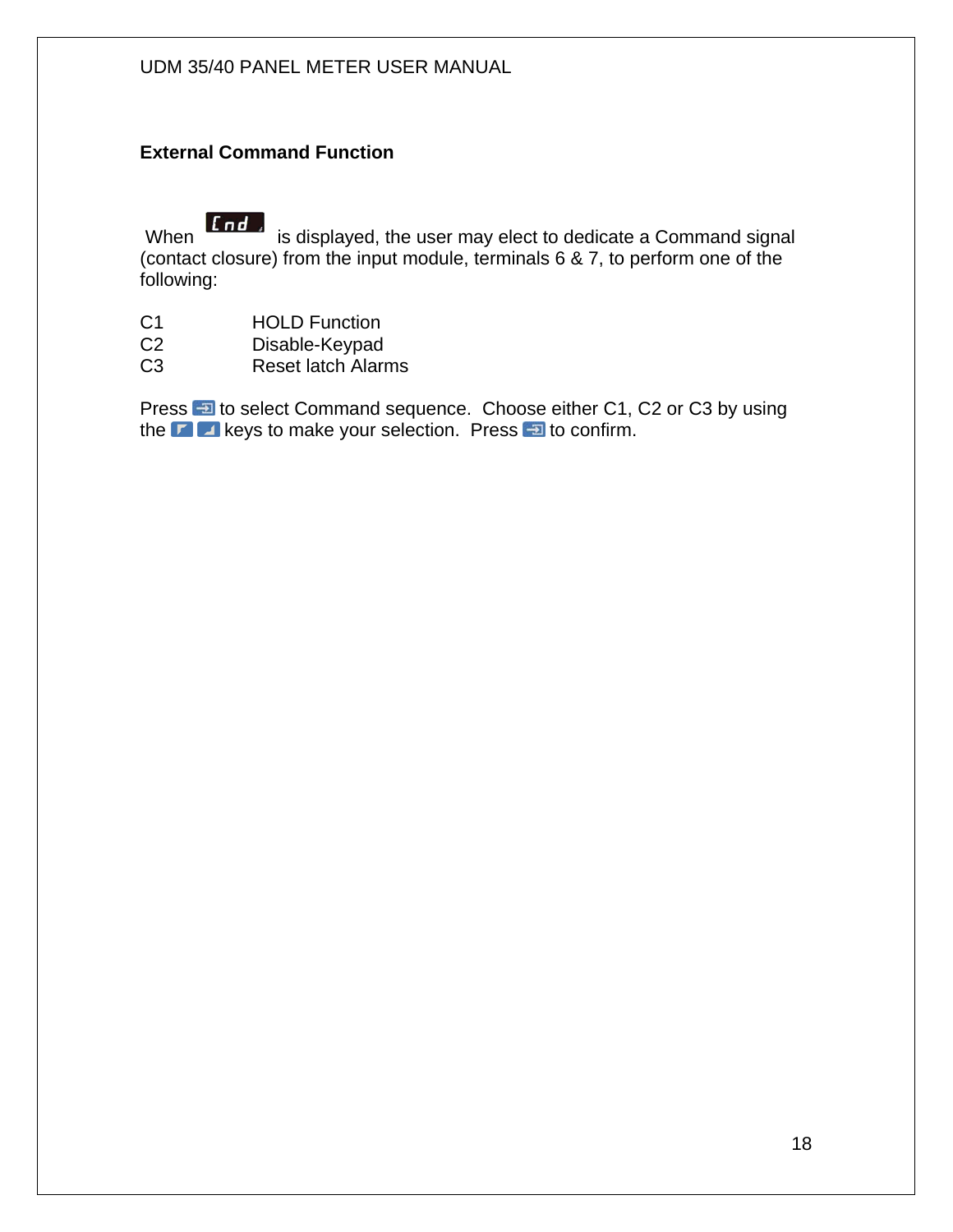#### **UDMsoft Programming**

The software is menu driven. Just fill-in-the-blanks with your parameters. There is little explanation required. It is actually a simple process. Any confusion and concern that has surfaced has surrounded the issue of setup with the PC/laptop. The following segment is meant to clarify how to establish solid communication between UDM and PC.

Do not connect or disconnect either end of the UCABLE when the input signal is connected to the input module. This may result in failure of the input module, the BD35/40 display, and possibly the PC.

Follow these steps when using UDMsoft:

- 1. With no power connected. Plug-in the UCABLE to the INPUT module only. You will see the connector port on the inside face of the module.
- 2. With the UCABLE now installed on the Input module, connect a line cord (power source) to the power supply module (BPH or BPL) and power up the meter. The display will illuminate.
- 3. Connected the DB9 end of the UCABLE to the serial port on your PC or laptop. The display will change. It may go completely dark or it may revert to just a single digit being illuminated. All this is normal.
- 4. Launch the UDMsoftware. Once launched, this software may be left open to accommodate the programming of additional UDM meters.

If the DB9 is connected prior to power being applied to the meter, the unit will not be recognized. Programming will be locked out. The unit will appear to be dead. Follow the sequence above, in order to assure reliable communication between the UDM and your PC/laptop.